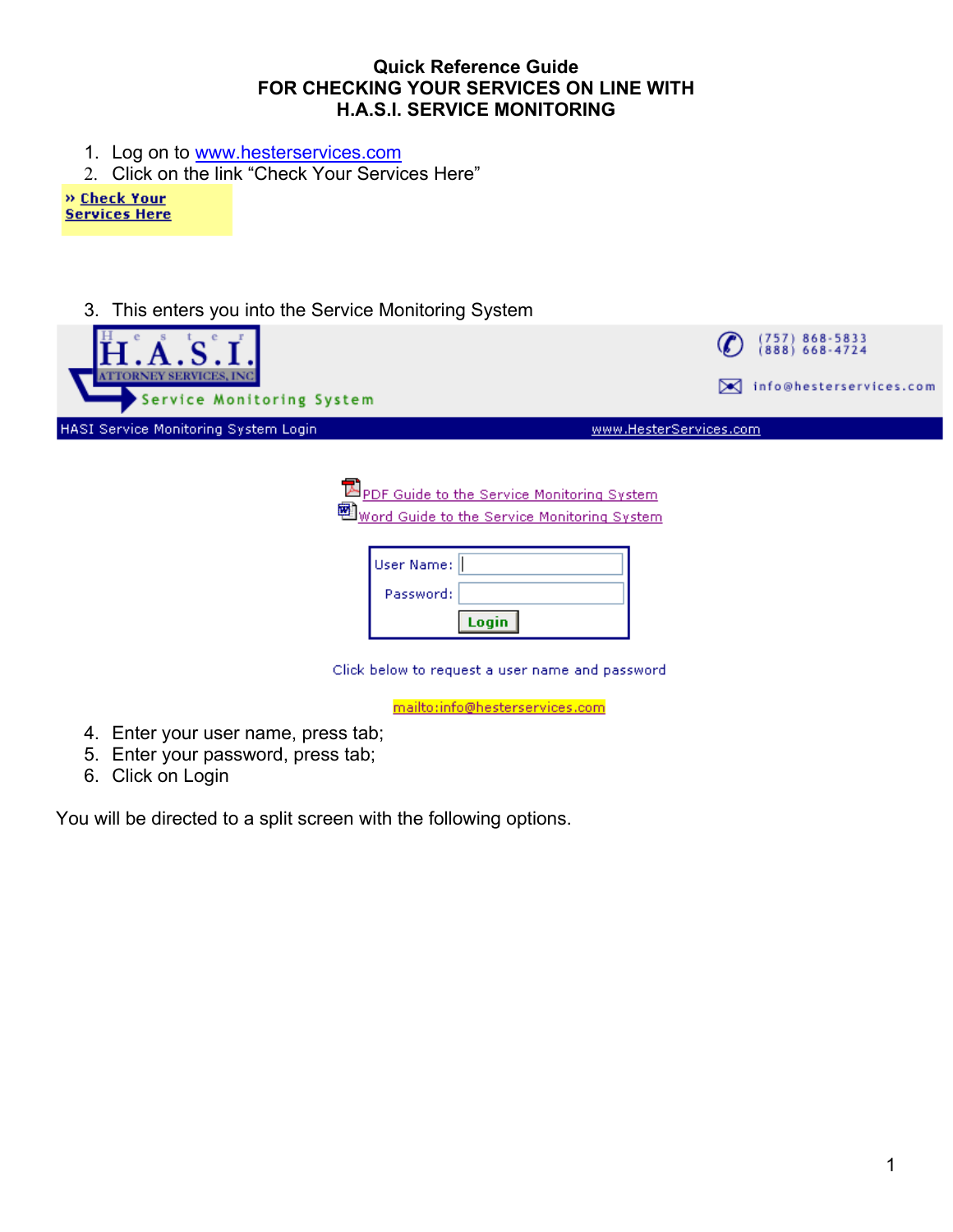| <b>ATTORNEY SERVICES.</b><br>Service Monitoring System                                              |                                                                                                                                                                                                                                        |                                                                                                                            |          | (757)        |   | 868-5833<br>$(888) 668 - 4724$                                                             |   |            | info@hesterservices.com                    |  |
|-----------------------------------------------------------------------------------------------------|----------------------------------------------------------------------------------------------------------------------------------------------------------------------------------------------------------------------------------------|----------------------------------------------------------------------------------------------------------------------------|----------|--------------|---|--------------------------------------------------------------------------------------------|---|------------|--------------------------------------------|--|
| Services Home<br>Logoff<br>Service Monitoring System for TEST TWO, I                                | HASI, 4 Norman Drive, North Wing, Poquoson, VA 23662-1306                                                                                                                                                                              |                                                                                                                            |          |              |   |                                                                                            |   |            | HesterServices.com<br>7/26/2004 4:25:42 PM |  |
| <b>View Your Services</b><br><b>Invoice Number Search</b><br>Enter Invoice Number To View<br>Lookup | <b>Advanced Search</b><br>REFERENCE NUMBER- type in your<br>reference or file number<br>LAST NAME OF PERSON SERVED-<br>type in the last name or company<br>name<br>search   Reference Number<br>by:<br>search<br>for:<br><b>Search</b> | <b>Docket Report By Date</b><br>Select a hearing date to access<br>docket reports, witness lists, etc.<br>Hearing<br>Date: | s<br>28. | м<br>79<br>5 | 6 | <b>July 2004</b><br>W<br>12 13 14 15 16 17<br>18 19 20 21 22 23 24<br>25 26 27 28 29 30 31 | 8 | - F<br>910 |                                            |  |

**View Your Services** 

To track ALL of your services simply press enter, or return or click on and you will be directed to the case caption screen …..

| Services Home<br>Logoff<br>HASI, 4 Norman Drive, North Wing, Poguoson, VA 23662-1306. |                             |                                                                                                                                             |                             |                      |  |  |  |  |  |
|---------------------------------------------------------------------------------------|-----------------------------|---------------------------------------------------------------------------------------------------------------------------------------------|-----------------------------|----------------------|--|--|--|--|--|
| Service Monitoring System for TEST TWO, I                                             |                             |                                                                                                                                             |                             |                      |  |  |  |  |  |
| View Printer Friendly Version of Page                                                 |                             |                                                                                                                                             |                             |                      |  |  |  |  |  |
| <b>Requested Services</b>                                                             |                             |                                                                                                                                             |                             |                      |  |  |  |  |  |
| <b>Action</b>                                                                         | <b>Ref</b><br><b>Number</b> | Plaintiff vs. Defendant Docket/Case#                                                                                                        |                             | Court<br><b>Date</b> |  |  |  |  |  |
| <b>View Detail</b>                                                                    |                             | SAM JONES Vs. DAVID<br>SMITH JONES                                                                                                          | <b>TESTING THE</b><br>COURT | 10/1/9999            |  |  |  |  |  |
| <b>View Detail</b>                                                                    |                             | WE ARE SUEING vs. WE<br>ARE BEING SUED.                                                                                                     | 123456TEST                  | 12/31/9999           |  |  |  |  |  |
| <b>View Detail</b>                                                                    | 12345                       | HELLO IS SUING YOU vs.<br>OK GO FOR IT                                                                                                      | 123                         | 9/1/9999             |  |  |  |  |  |
| <b>Show All Cases</b>                                                                 |                             | We're displaying all cases within 10 days of today, 8/12/2004.<br>To view all cases, regardless of the date filter, click the button below. |                             |                      |  |  |  |  |  |

...... Point and click **Wiew Detail** for the case you want to view – this will take you to the detail view screen. Your cases are sorted in by order by the PLAINTIFF'S first name. If you cannot find the particular case and there is an option for to SHOW ALL CASES select the option. Here you see the details for the services which were requested within the batch.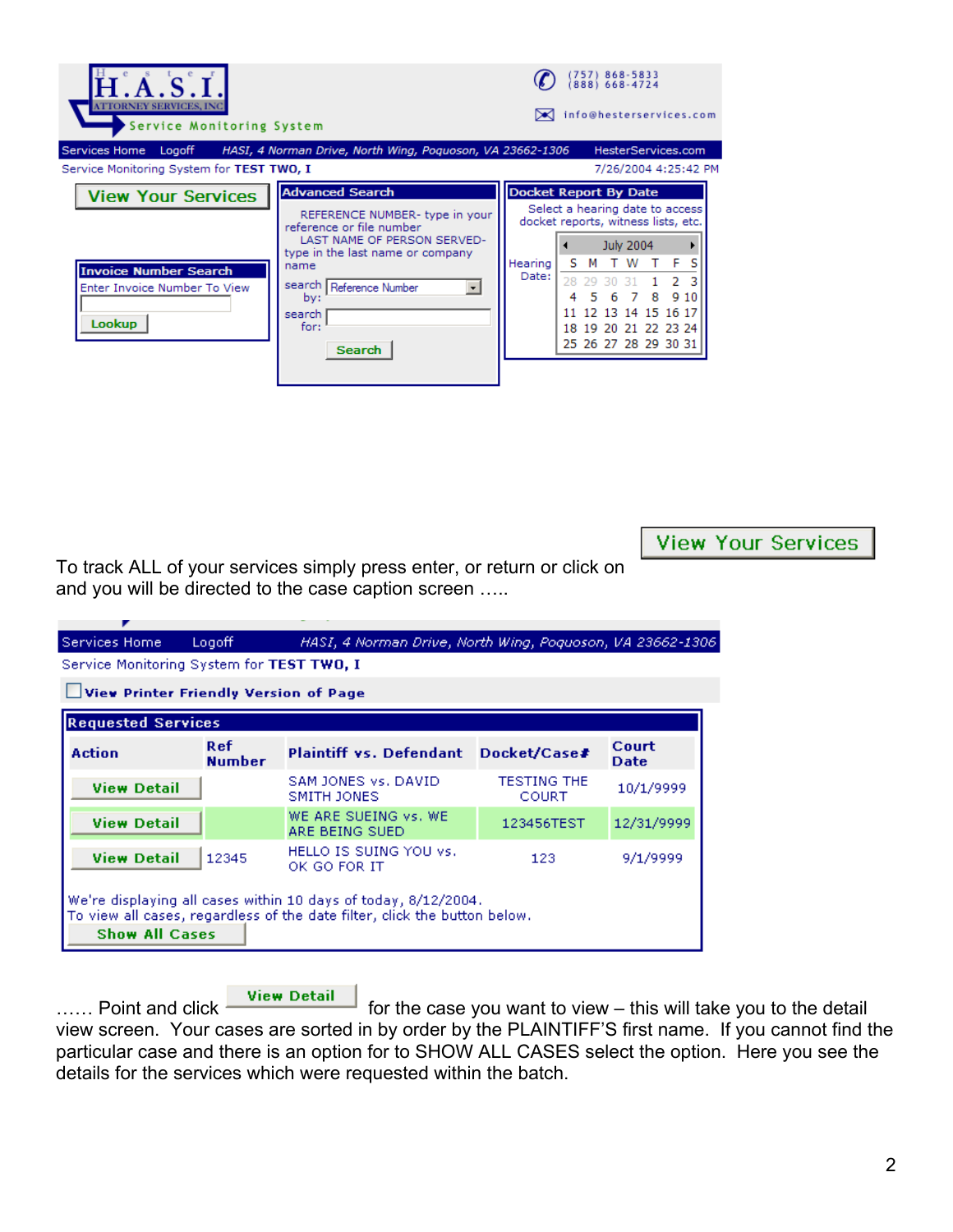|                                                                            | View Printer Friendly Version of Page                                                                                                                           |                                                                          |                |                                                                                         |                                                                                                                                |                                 |                                  |
|----------------------------------------------------------------------------|-----------------------------------------------------------------------------------------------------------------------------------------------------------------|--------------------------------------------------------------------------|----------------|-----------------------------------------------------------------------------------------|--------------------------------------------------------------------------------------------------------------------------------|---------------------------------|----------------------------------|
| <b>Case</b>                                                                |                                                                                                                                                                 | <b>Services For This Case</b>                                            |                |                                                                                         |                                                                                                                                |                                 |                                  |
| Style:                                                                     | WE ARE SUEING vs. WE ARE<br><b>BEING SUED</b>                                                                                                                   | <b>Action</b>                                                            | ID             | <b>Served On</b>                                                                        | Served On Date<br>Company                                                                                                      | Served                          | <b>Type Of</b><br><b>Service</b> |
| Court:                                                                     | APPOMATTOX COUNTY<br><b>CIRCUIT COURT</b><br>123456TEST                                                                                                         | <b>View Affidavit</b><br><b>View Activity</b>                            | $\mathbf{1}$   | <b>FRANK</b><br><b>FRANKLIN</b>                                                         | THE TESTING 6/23/2002<br><b>COMPANIES</b>                                                                                      | $7:05$ AM                       | PERSONAL                         |
| <b>Documents:</b>                                                          | NOTICE issued on: WITH A<br>COPY OF MOTION FOR<br>JUDGMENT filed on:<br>PLAINTIFF'S 1ST REQUEST FOR<br><b>PRODUCTION OF DOCUMENTS:</b><br>TEST OTHER DOC LINE 1 | <b>View Certificate</b>                                                  |                | USA.                                                                                    | Attempts: 10/1 2PM Notice Left, No Answer-<br>10/2 9AM Notice Left, Not Available-<br>Ammended Address: 999 THE STREET A TOWN, |                                 |                                  |
| Court /<br><b>Return Date:</b><br>HASI Control <sub>32373</sub><br>Number: | 12/31/9999<br>To view the invoice for this assignment,                                                                                                          | <b>View Affidavit</b><br><b>View Activity</b><br><b>View Certificate</b> | $\overline{2}$ | <b>BETSY</b><br><b>SMITH</b><br>accepted<br>by: I AM IN<br><b>CHARGE</b><br><b>HERE</b> | <b>COMPANY</b><br>$\_$ INC $\_$                                                                                                | 6/24/2002 FOUND IN<br>$8:00$ PM | <b>CHARGE</b>                    |
| click the button here:                                                     | <b>View Invoice</b>                                                                                                                                             |                                                                          |                | 6/22 3AM No Answer-<br>6/23 1AM No Answer-                                              | Attempts: 9/21 3PM Notice Left, No Answer-<br>7/23 2PM Notice Left, No Answer-<br>Ammended Address: 1 TESTING STREET NN, VA    |                                 |                                  |

From this screen you may select options to view and print as follows:

**View Invoice** 

**View Affidavit** 

-- These options are available for all customers

**View Activity View Certificate**  -- These options are available for all customers whereby we follow-up for records and prepare the HIPAA Compliance Certification letter.

For advance search options, return to the split screen (click the option twice)



| View Your Services           | Advanced Search                                                 | <b>Docket Report By Date</b>                                           |    |     |                                      |    |     |  |
|------------------------------|-----------------------------------------------------------------|------------------------------------------------------------------------|----|-----|--------------------------------------|----|-----|--|
|                              | REFERENCE NUMBER- type in your<br>reference or file number      | Select a hearing date to access<br>docket reports, witness lists, etc. |    |     |                                      |    |     |  |
|                              | LAST NAME OF PERSON SERVED-<br>type in the last name or company |                                                                        |    |     | August 2004                          |    |     |  |
| Invoice Number Search        | name                                                            | <b>Hearing</b>                                                         | S. | M i |                                      | тw |     |  |
| Enter Invoice Number To View | search <br>Reference Number<br>$\checkmark$<br>by:<br>search    | Date:                                                                  |    |     | 2 3 4 5 6 7                          |    |     |  |
|                              |                                                                 |                                                                        | 8  |     | 9 10 11 12 13 14                     |    |     |  |
| Lookup                       |                                                                 |                                                                        |    |     | 15 16 17 18 19 20 21                 |    |     |  |
|                              | for:                                                            |                                                                        |    |     | 22 23 24 25 26 27 28<br>29 30 31 1 2 |    | -31 |  |
|                              | <b>Search</b>                                                   |                                                                        |    |     |                                      |    |     |  |
|                              |                                                                 |                                                                        |    |     |                                      |    |     |  |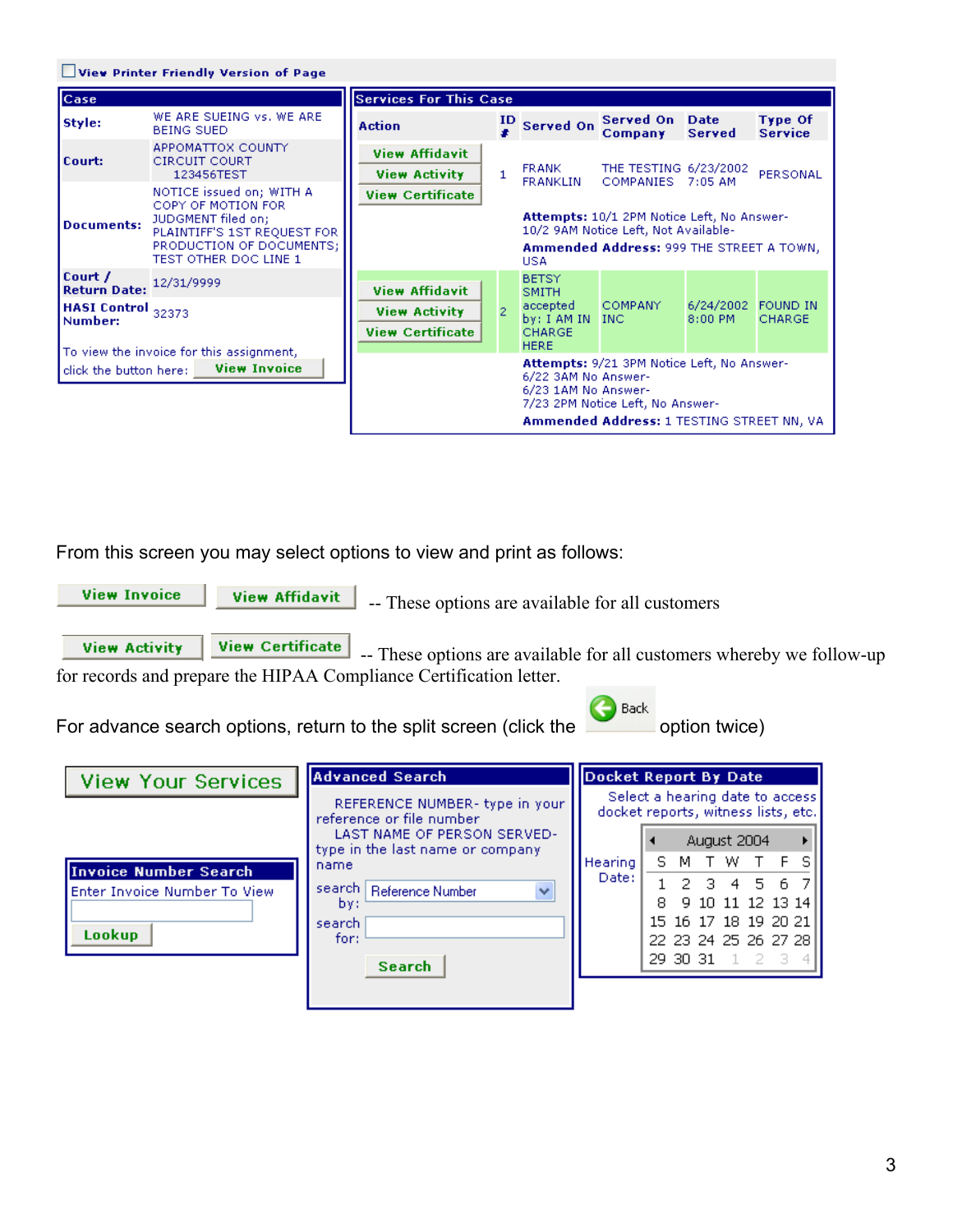If you wish to print a particular invoice quickly, enter the invoice number

| Invoice Number Search        |
|------------------------------|
| Enter Invoice Number To View |
|                              |
| Lookup                       |

and click on  $\frac{\text{Lookup}}{\text{and}}$  and presto – there is your invoice ready to print.

| For quick lookup using your reference or file number                                                                                                                                                              |                               |
|-------------------------------------------------------------------------------------------------------------------------------------------------------------------------------------------------------------------|-------------------------------|
| <b>Advanced Search</b>                                                                                                                                                                                            |                               |
| REFERENCE NUMBER- type in your<br>reference or file number<br>LAST NAME OF PERSON SERVED-<br>type in the last name or company<br>name<br>search   Reference Number<br>v<br>by:<br>search<br>for:<br><b>Search</b> |                               |
| search<br>for:<br>enter it in the                                                                                                                                                                                 | <b>Search</b><br>and click on |

For quick lookup using your reference or file number

If no reference or file number was provided with your request, then select the other pull down<br>search  $\frac{1}{\text{last Name of Person Served}}$   $\frac{1}{\text{New in the last name of the person being served or com-}$ 

option  $\frac{b}{y}$ . Key in the last name of the person being served or company

name and click on **Search** 

Now for using the calendar option

| <b>Docket Report By Date</b><br>Select a hearing date to access<br>docket reports, witness lists, etc. |    |                      |  |  |                  |  |  |  |
|--------------------------------------------------------------------------------------------------------|----|----------------------|--|--|------------------|--|--|--|
|                                                                                                        |    |                      |  |  | August 2004      |  |  |  |
| Hearing                                                                                                |    | S M T W T F S        |  |  |                  |  |  |  |
| Date:                                                                                                  | 1. |                      |  |  | 234567           |  |  |  |
|                                                                                                        | 8. |                      |  |  | 9 10 11 12 13 14 |  |  |  |
|                                                                                                        |    | 15 16 17 18 19 20 21 |  |  |                  |  |  |  |
|                                                                                                        |    | 22 23 24 25 26 27 28 |  |  |                  |  |  |  |
|                                                                                                        |    | 29 30 31 1 2         |  |  |                  |  |  |  |

August 2004  $\blacktriangleleft$ Þ

scroll through the  $\sqrt{\frac{S M T W T F S}{m}}$  find the date you want – if

we served papers for you with this return date or court date. point and click to it and -------- presto